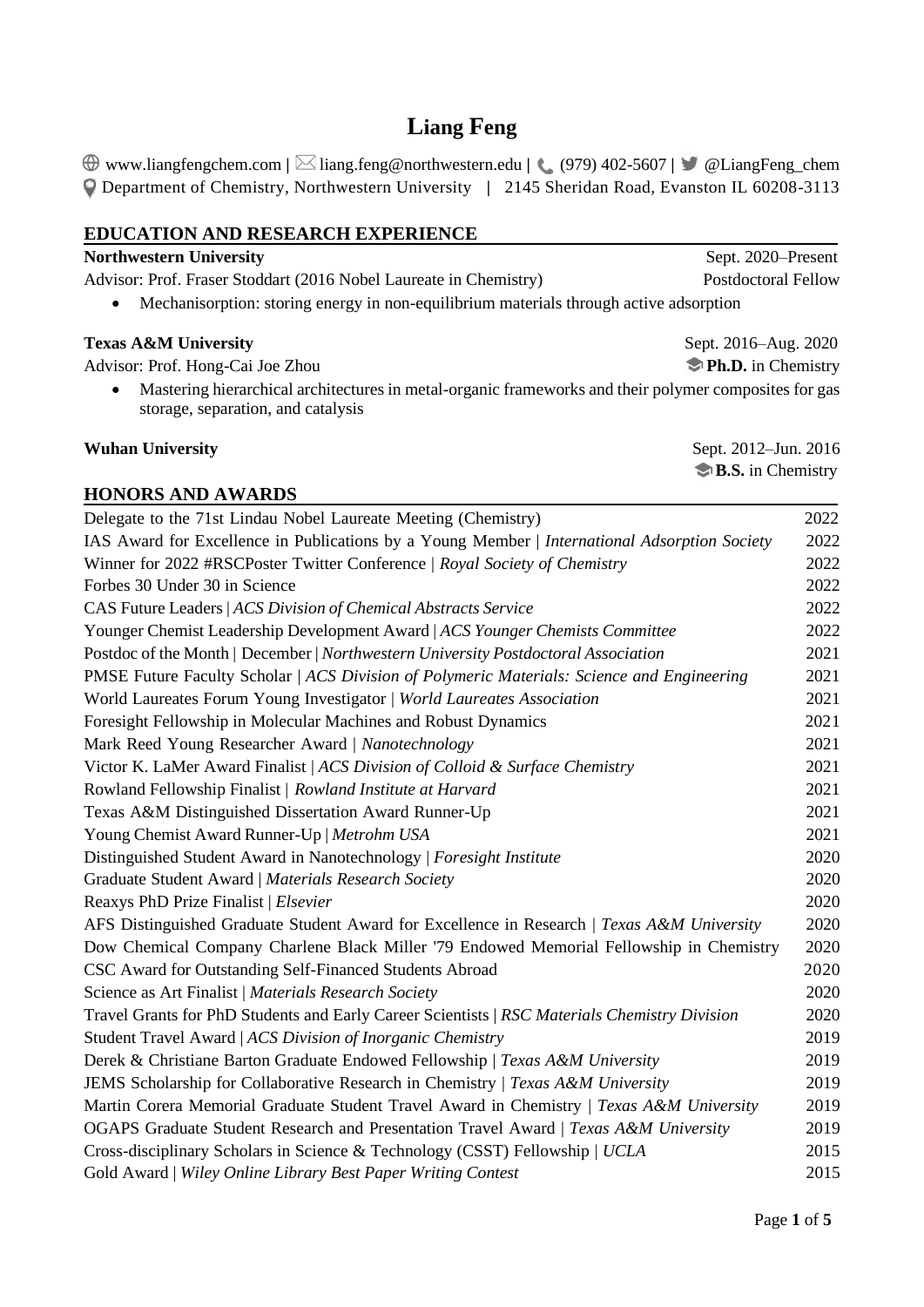## **ACTIVITIES AND SERVICES**

| <b>Discussion Leader, 263rd ACS National Meeting &amp; Exposition</b>                        | 2022             |
|----------------------------------------------------------------------------------------------|------------------|
| <i>Workshop</i> —The graduate school experience: What to expect                              |                  |
| <b>Pen Pal</b> of Letters to a Pre-Scientist                                                 | $2021 -$ Present |
| <b>Panelist</b> of MIT Technology Review Global Panel                                        | $2021 -$ Present |
| <b>Session Chair, 262nd ACS National Meeting &amp; Exposition</b>                            | 2021             |
| Session—Chemistry of Materials: Synthesis & Properties   ACS Division of Inorganic Chemistry |                  |

**Early Career Network Representative**, U.S. Department of Energy, Basic Energy Sciences 2019–2020 **Member** of

 *International Adsorption Society* (2021–Present) | *Reaxys Prize Club* (2020–2021) | *Foresight Institute Molecular Machine Group* (2020–Present) | *Materials Research Society* (2019–Present) | *Royal Society of Chemistry* (2019–Present) | *American Chemical Society* (2018–Present) | *DOE EFRC Center for Gas Separations* (2017–2020)

#### **Editorial Board** for

*Nanotechnology* (2022–Present)

## **Independent Reviewer** for 2017–Present

 *Matter | J. Am. Chem. Soc. | Chem. Sci. | Chem. Soc. Rev. | Coord. Chem. Rev. | ACS Appl. Mater. Interfaces | Chem. Mater. | ACS Materials Lett. | Mater. Today Chem. | Inorg. Chem. | Sci. Rep. | Inorg. Chem. Commun. | J. Solid State Chem. | Microporous Mesoporous Mater.*

## **PUBLICATIONS**

### **† denotes equal contribution** | **\* denotes corresponding authorship**

(11featured on Journal Covers | h-index 28 | total citations 4,231 | accessed on March 2022  $\frac{8!}{3!}$ )

*(Co-) First-Author / Corresponding-Author Publications (31)*

- 51. **Feng, L.**<sup>†</sup>; Qiu, Y.<sup>†</sup>; Guo, Q.-H.; Chen, Z.; Seale, J.; He, K.; Wu, H.; Feng, Y.; Farha, O. K.; Astumian, R. D.; Stoddart, J. F., Active Mechanisorption Driven by Pumping Cassettes, *Science* **2021**, *374*, 1215– 1221. Highlighted by *[Nat. Chem.,](https://www.nature.com/articles/s41557-021-00876-y.epdf?sharing_token=urCzS9HBrZqOM2GeA9p_i9RgN0jAjWel9jnR3ZoTv0NTo1GhTCPMPWIFyQBVgx8k_SKBoGSw70yNvveh7rQBpmFAAe2jHge3P5PpbIUd7Cxipt6mH6VQaNfD3-UiPelRHLceXPMV_jrUckjCdH7o8cGqo0tjudamP5wEBQUvXu0%3D) [Angew. Chem. Int. Ed.,](https://onlinelibrary.wiley.com/doi/10.1002/anie.202115145) [C&EN,](https://cen.acs.org/physical-chemistry/surface-chemistry/Mechanisorption-mimics-biomolecular-machinery/99/i39) [Phys.org,](https://phys.org/news/2021-10-chemists-fundamentally-mode-adsorption.html) [Chemistry World,](https://www.chemistryworld.com/news/first-fundamentally-new-form-of-adsorption-for-more-than-90-years-driven-by-molecular-machines/4014629.article?utm_campaign=cw_shared&utm_medium=social&utm_source=twitter) [Engineering 360,](https://insights.globalspec.com/article/17870/chemists-create-new-mode-of-adsorption) [X-MOL,](https://www.x-mol.com/news/702234) [Northwestern Now,](https://news.northwestern.edu/stories/2021/10/chemists-develop-a-fundamentally-new-mode-of-adsorption/) [NU Chemistry Newsletters,](https://chemistry.northwestern.edu/about/newsletter/2021-newsletters/fall-2021-newsletter/research-highlight-stoddart.html) [UMaine News,](https://umaine.edu/news/blog/2021/10/21/astumian-on-research-team-exploring-mechanisorption-a-fundamentally-new-mechanism-for-active-surface-adsorption/) [Science &](http://digitalpaper.stdaily.com/http_www.kjrb.com/kjrb/html/2021-10/25/content_523759.htm?div=-1)  [Technology Daily,](http://digitalpaper.stdaily.com/http_www.kjrb.com/kjrb/html/2021-10/25/content_523759.htm?div=-1)* and *[Frontiers of Polymer](https://www.163.com/dy/article/GN0HIJMS05329TW8.html)*
- 50. Lo, S.-H.**†** ; **Feng, L.†** ; Tan, K.; Huang, Z.; Yuan, S.; Wang, K.-Y.; Li, B.-H.; Liu, W.-L.; Day, G.; Tao, S.; Yang, C.-C.; Luo, T.-T.; Lin, C.-H.; Wang, S.-L.; Billinge, S.; Lu, K.-L.; Chabal, Y.-J.; Zou, X.; Zhou, H.-C., Rapid Desolvation-Triggered Domino Lattice Rearrangement in a Metal-Organic Framework, *Nat. Chem.* **2020**, *12*, 90–97. Highlighted by *SciGlow* and *X-MOL*
- 49. **Feng, L.**; Wang, K.-Y.; Yan, T.-H.; Zhou, H.-C., Porous Crystalline Spherulite Superstructures, *Chem*  **2020***, 6*, 460–471.
- 48. **Feng, L.**; Li, J.; Day, G. S.; Lv, X.-L; Zhou, H.-C., Temperature-Controlled Evolution of Nanoporous MOF Crystallites into Hierarchically Porous Superstructures, *Chem* **2019**, *5*, 1265–1274.
- 47. **Feng, L.**; Day, G. S.; Wang, K.-Y.; Yuan, S.; Zhou, H.-C., Strategies for Pore Engineering in Zirconium Metal-Organic Frameworks, *Chem* **2020**, *6*, 2902–2923.
- 46. **Feng, L.†** ; Lo, S.-H.**†** ; Tan, K.; Li,B.-H.; Yuan, S.; Lin, Y.-F.; Lin, C.-H., Wang S.-L., Lu, K.-L., Zhou, H.-C., An Encapsulation-Rearrangement Strategy to Integrate Superhydrophobicity into Mesoporous Metal-Organic Frameworks, *Matter* **2020***, 2*, 988–999.
- 45. **Feng, L.**; Yuan, S.; Qin, J.-S.; Wang, Y.; Kirchon, A.; Qiu, D.; Cheng, L.; Madrahimov, S.; Zhou, H.- C., Lattice Expansion and Contraction in Metal-Organic Frameworks by Sequential Linker Reinstallation, *Matter* **2019**, *1*, 156–167. Previewed by *Matter* 2019, *1*, 17–38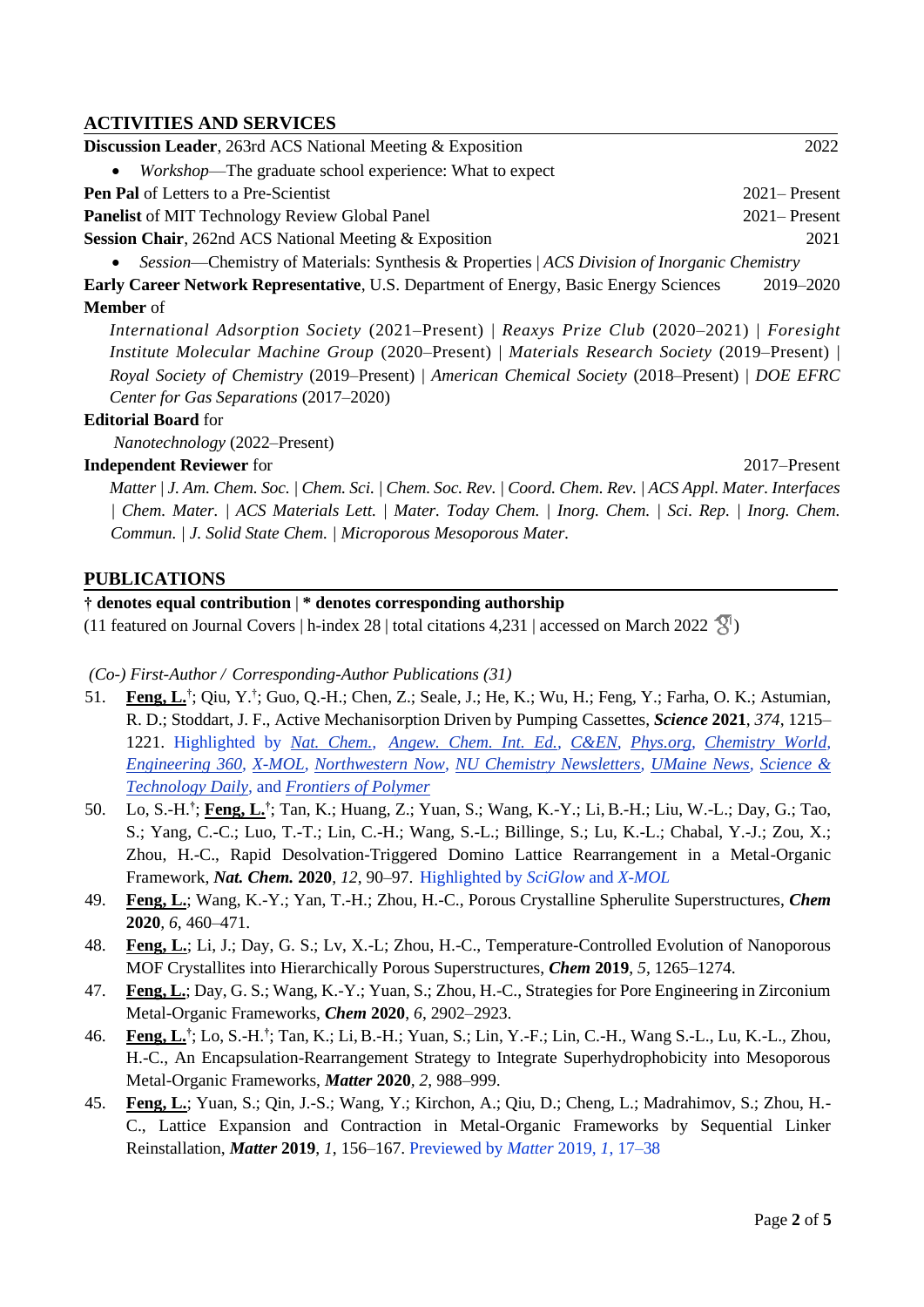- 44. **Feng, L.†** ; Wang, K.-Y.**†** ; Powell, J.; Zhou, H.-C., Controllable Synthesis of Metal-Organic Frameworks and Their Hierarchical Assemblies, *Matter* **2019**, *1,* 801–824. Rank 1 of Most Read Articles in Oct. 2019
- 43. **Feng, L.**; Wang, K.-Y.; Lv, X.-L.; Yan, T.-H.; Li, J.-R.; Zhou, H.-C., Modular Total Synthesis in Reticular Chemistry, *J. Am. Chem. Soc.* **2020**, *142*, 3069–3076.
- 42. **Feng, L.**; Wang, K.; Lv, X.-L; Powell, J.; Yan, T.; Willman, J.; Zhou, H.-C., Imprinted Apportionment of Functional Groups in Multivariate Metal-Organic Frameworks, *J. Am. Chem. Soc.* **2019**, *141*, 14524–14529.
- 41. **Feng, L.**; Lv, X.-L; Yan, T.-H.; Zhou, H.-C., Modular Programming of Hierarchy and Diversity in Multivariate Polymer/Metal-Organic Framework Hybrid Composites, *J. Am. Chem. Soc.* **2019**, *141*, 10342–10349. Highlighted by *DOE Energy Frontier Research Center for Gas Separation*
- 40. **Feng, L.**; Yuan, S.; Zhang, L.-L.; Tan, K.; Li, J.-L.; Kirchon, A.; Liu, L.-M., Zhang, P.; Han, Y.; Chabal, Y. J.; Zhou, H.-C., Creating Hierarchical Pores by Controlled Linker Thermolysis in Multivariate Metal-Organic Frameworks, *J. Am. Chem. Soc.* **2018**, *140*, 2363–2372.
- 39. Lv, X.-L.**†** ; **Feng, L.†** ; Xie, L.-H.; He, T.; Wu, W.; Wang, K.-Y.; Si, G.; Wang, B.; Li, J.-R.; Zhou, H.- C., Linker Desymmetrization: Access to a Series of Rare-Earth Tetracarboxylate Frameworks with Eight-Connected Hexanuclear Nodes, *J. Am. Chem. Soc.* **2021**, *143*, 2784–2791. Selected as *Back Cover*
- 38. Wang, Y.**†** ; **Feng, L.†** ; Fan, W.; Wang, K.; Wang, X.; Wang, X.; Zhang, K.; Zhang, X.; Dai, F.; Sun, D.; Zhou, H.-C., Topology Exploration in Highly Connected Rare-Earth Metal-Organic Frameworks via Continuous Hindrance Control, *J. Am. Chem. Soc.* **2019**, *141*, 6967–6975. Selected as *Back Cover*
- 37. **Feng, L.**; Yuan, S.; Li, J.-L.; Wang, K.-Y.; Day, G.; Zhang, P.; Wang, Y.; Zhou, H.-C., Uncovering Two Principles of Multivariate Hierarchical Metal-Organic Framework Synthesis via Retrosynthetic Design, *ACS Cent. Sci.* **2018**, *4*, 1719–1726. *Front Cover* | Rank 6 of Most Downloaded Articles in Dec. 2018
- 36. **Feng, L.†** ; Wang, Y.**†** ; Zhang, K.; Wang, K.-Y.; Fan, W.; Wang, X.; Powell, J. A.; Guo, B.; Dai, F.; Zhang, L.; Wang, R.; Sun, D.; Zhou, H.-C., Molecular Pivot-Hinge Installation to Evolve Topology in Rare-Earth Metal-Organic Frameworks, *Angew. Chem. Int. Ed.* **2019**, *58*, 16682–16691. Selected as *Very Important Paper* Top 5% | Highlighted by *ChemistryViews*
- 35. Lv, X.-L.**†** ; **Feng, L.† ;** Wang, K.-Y.; Xie, L.-H.; He, T.; Wu, W.; Li, J.-R.; Zhou, H.-C., A Series of Mesoporous Rare-Earth Metal-Organic Frameworks Constructed from Organic Secondary Building Units, *Angew. Chem. Int. Ed.* **2021**, *60*, 2053–2057. Selected as *Hot Paper*
- 34. Zhang, L.**†** ; Yuan, S.**†** ; **Feng, L.†** ; Guo, B.; Qin, J.-S.; Xu, B.; Lollar, C.; Sun, D.; Zhou, H.-C., Pore-Environment Engineering with Multiple Metal Sites in Rare-Earth Porphyrinic Metal-Organic Frameworks, *Angew. Chem. Int. Ed.* **2018**, *57*, 5095–5099.
- 33. **Feng, L.†** ; Wang, Y.**†** ; Yuan, S.; Wang, K.; Li, J.; Day, G. S.; Qiu, D.; Cheng, L.; Chen, W.; Madrahimov, S.; Zhou, H.-C., Porphyrinic Metal-Organic Frameworks Installed with Brønsted Acid Sites for Efficient Tandem Semisynthesis of Artemisinin, *ACS Catal.* **2019***, 9,* 5111–5118. *Back Cover*
- 32. Wang, K.-Y.; **Feng, L.**\*; Yan, T.-H.; Qin, J.-S.; Li, C.-X.; Zhou, H.-C.\*, Morphology Transcription in Hierarchical MOF-on-MOF Architectures, *ACS Materials Lett.* **2021**, *3*, 738–743. *Mentee as 1st Author*
- 31. **Feng, L.**; Wang, K.-Y.; Yan, T.-H.; Zhou, H.-C., Seed-Mediated Evolution of Hierarchical Metal-Organic Framework Quaternary Superstructures, *Chem. Sci.* **2020***, 11*, 1643–1648.
- 30. Wang, Y.**†** ; **Feng, L.†** ; Zhang, K.; Wang, K.-Y.; Fan, W.; Wang, X.; Powell, J. A.; Guo, B.; Dai, F.; Zhang, L.; Wang, R.; Sun, D.; Zhou, H.-C., Uncovering Structural Opportunities for Zirconium Metal-Organic Frameworks via Linker Desymmetrization, *Adv. Sci.* **2019**, 1901855. *Inside Back Cover*
- 29. Wang, Y.**†** ; **Feng, L.†** ; Pang, J.; Li, J.; Huang, N.; Day, G. S.; Cheng, L.; Drake, H. F.; Wang, Y.; Lollar, C.; Qin, J.; Gu, Z.; Lu, T.; Yuan, S.; Zhou, H.-C., Photosensitizer‐Anchored 2D MOF Nanosheets as Highly Stable and Accessible Catalysts toward Artemisinin Production, *Adv. Sci.* **2019**, *6*, 1802059. *Front Cover*
- 28. **Feng, L.**; Chen, W.-M.; Li, J.; Day, G.; Drake, H.; Joseph, E.; Zhou, H.-C., Biological Antagonism Inspired Detoxification: Removal of Toxic Elements by Porous Polymer Networks, *ACS Appl. Mater. Interfaces* **2019**, *11*, 14383–14390.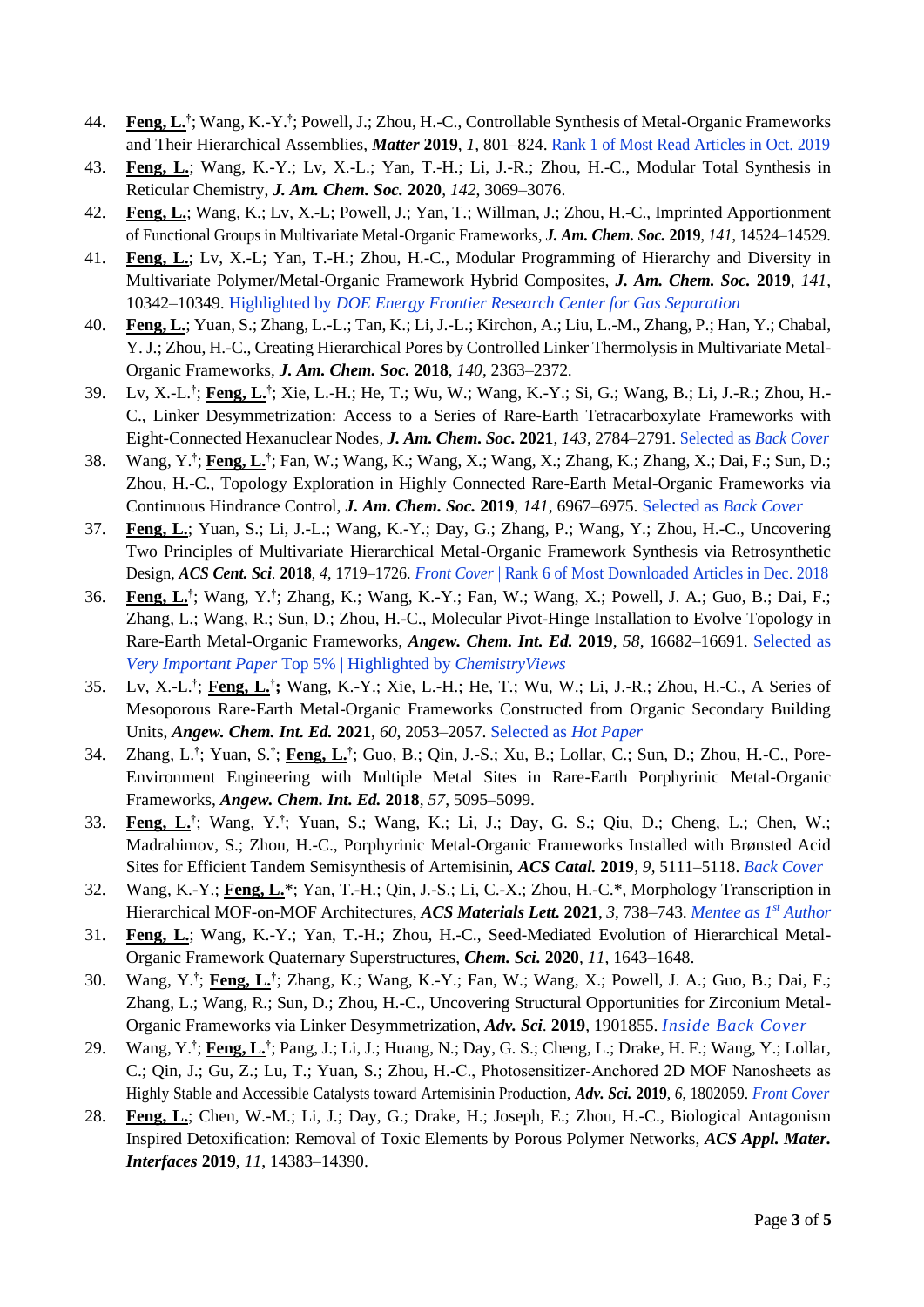- 27. **Feng, L.**; Wang, K.-Y.; Day, G. S.; Ryder, M.; Zhou, H.-C., Destruction of Metal-Organic Frameworks: Positive and Negative Aspects of Stability and Lability, *Chem***.** *Rev.* **2020**, *120*, 13087–13133.
- 26. **Feng, L.†** ; Wang, K.-Y.**†** ; Day, G.; Zhou, H.-C., The Chemistry of Multi-Component and Hierarchical Framework Compounds, *Chem. Soc. Rev.* **2019***, 48*, 4823–4853.
- 25. Kirchon, A.**†** ; **Feng, L.†** ; Drake, H. F.**†** ; Joseph, E. A.; Zhou, H.-C., From Fundamentals to Applications: A Toolbox for Robust and Multifunctional MOF Materials, *Chem. Soc. Rev.* **2018**, *47*, 8611–8638.
- 24. **Feng, L.†** ; Wang, K.-Y.**†** ; Joseph, E.; Zhou, H.-C., Catalytic Porphyrin Framework Compounds, *Trends Chem.* **2020**, 2, 555–568*.* Selected as *Front Cover*
- 23. **Feng, L.**; Pang, J.; She, P.; Li, J.; Qin, J.-S.; Du, D.-Y.; Zhou, H.-C., Metal-Organic Frameworks based on Group 3 and 4 Metals, *Adv. Mater.* **2020**, *32*, 2004414. Selected as *Front Cover*
- 22. **Feng, L.†** ; Wang, K.-Y.**†** ; Willman, J.; Zhou, H.-C., Hierarchy in Metal-Organic Frameworks, *ACS Cent. Sci.* **2020**, *6*, 359–367.
- 21. **Feng, L.**; Wang, K.-Y.; Lv, X.-L.; Yan, T.-H.; Zhou, H.-C., Hierarchically Porous Metal-Organic Frameworks: Synthetic Strategies and Applications, *Nat. Sci. Rev.* **2020**, *7*, 1743–1758. Highlighted by *EurekAlert!*

#### *Contributing-Author Publications (20)*

- 20. Wang, K.-Y.; **Feng, L.**; Yan, T.-H.; Wu, S.-X.; Joseph, E.; Zhou, H.-C., Rapid Generation of Hierarchically Porous Metal-Organic Frameworks through Laser Photolysis, *Angew. Chem. Int. Ed.*  **2020**, *59*, 11349–11354. *Mentee as 1st Author* | Highlighted by *DOE-EFRC Center for Gas Separation*
- 19. Chapman, E.; Ullah, S.; Wang, H.; **Feng, L.**; Wang, K.-Y.; Zhou, H.-C.; Li, J.; Thonhauser, T.; Tan, K., Tuning the Adsorption Properties of Metal-Organic Frameworks through Co-adsorbed Ammonia, *ACS Appl. Mater. Interfaces* **2021**, *13*, 43661–43667.
- 18. Habibollahzadeh, M.; Noh, J.; **Feng, L.**; Zhou, H.-C.; Abdel-Wahab, A.; Yu, C., Enhancing Water Permeability with Super-hydrophilic Metal-Organic Frameworks and Hydrophobic Straight Pores, *Environ. Sci.: Water Res. Technol.* **2021**, *7*, 1137–1145.
- 17. Chen, F.; Drake, H.; **Feng, L.**; Powell, J.; Wang, K.; Yan, T.; Zhou, H.-C., Metal-Organic Frameworks as Versatile Platforms for Organometallic Chemistry, *Inorganics* **2021**, *9*, 27.
- 16. Chen, W.; Cai, P.; Elumalai, P.; Zhang, P.; **Feng, L.**; Al-Rawashdeh, M.; Madrahimov, S.; Zhou, H.-C., Site-Isolated Azobenzene-Containing Metal-Organic Framework for Cyclopalladated Catalyzed Suzuki-Miyuara Coupling in Flow, *ACS Appl. Mater. Interfaces* **2021**, *13*, 51849–51854.
- 15. Yuan, S.; **Feng, L.**; Wang, K.; Pang, J.; Bosch, M.; Lollar, C.; Sun, Y.; Qin, J.; Yang, X.; Zhang, P.; Wang, Q.; Zou, L.; Zhang, Y.; Zhang, L.; Fang, Y.; Li, J.; Zhou, H.-C., Stable Metal-Organic Frameworks: Design, Synthesis, and Applications, *Adv. Mater.* **2018**, 1704303. Selected as *Back Cover* | Rank 6 of Most Accessed Articles in January–September 2018: 5414 Full Text Access
- 14. Xu, M.; **Feng, L.**; Yan, L.; Meng, S.; Yuan, S.; He, M.; Liang, H.; Chen, X.; Wei, H.; Gu, Z.; Zhou, H.- C., Discovery of Precise pH-Controlled Biomimetic Catalysts: Defective Zirconium Metal-Organic Frameworks as Alkaline Phosphatase Mimics, *Nanoscale* **2019**, *11*, 11270–11278.
- 13. Chen, Z.; **Feng, L.**; Liu, L.; Bhatt, P.M.; Adil, K.; Emwas, A.H.; Assen, A.H.; Belmabkhout, Y.; Han, Y.; Eddaoudi, M., Enhanced Separation of Butane Isomers via Defect Control in a Fumarate/Zirconium-Based Metal-Organic Framework, *Langmuir* **2018**, *34*, 14546–14551.
- 12. Jensen, S.; Tan, K.; **Feng, L.;** Li, J.; Zhou, H.-C.; Thonhauser, T., Porous Ti-MOF-74 Framework as a Strong-Binding Nitric Oxide Scavenger, *J. Am. Chem. Soc.* **2020**, *142*, 16562–16568.
- 11. Huang, Q.; Liu, J.; **Feng, L.**; Wang, Q.; Guan, W.; Dong, L.-Z.; Zhang, L.; Yan, L.-K.; Lan, Y.-Q.; Zhou, H.-C., Multielectron Transportation of Polyoxometalate Grafted Metalloporphyrin Coordination Frameworks for Selective CO2-to-CH<sup>4</sup> Photoconversion, *Nat. Sci. Rev.* **2020**, *7*, 53–63.